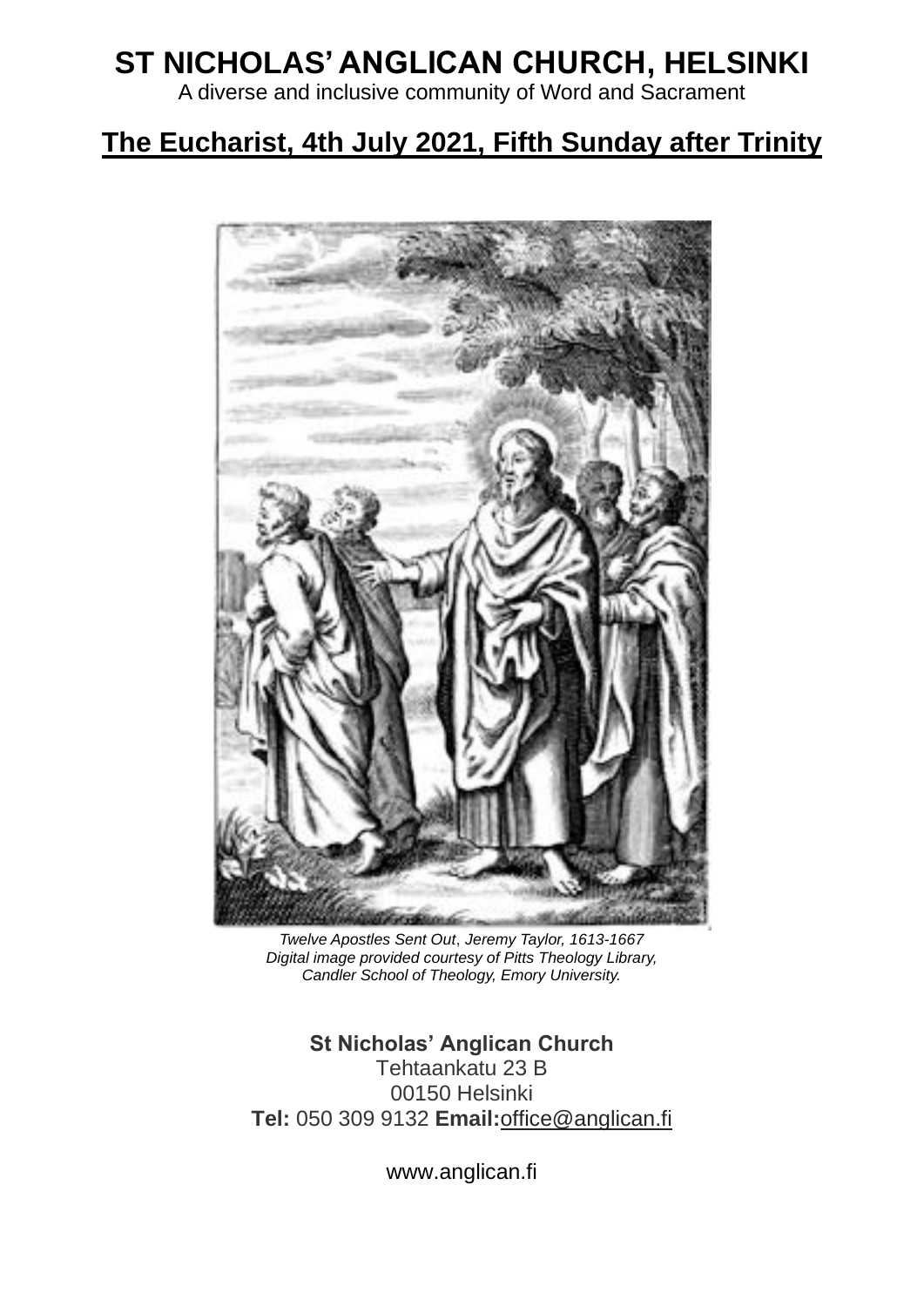#### **Welcome**

We warmly welcome you to our Sunday Eucharist! We hope you will stay for a chat and refreshments after the service. We wish our American friends a Happy Independence Day!

#### **Staying Safe**

You will be asked for a contact number when you arrive at Church for the purposes of Contact Tracing. Please sanitise your hands as you enter Church and wear a face mask. The Verger will guide you to your seat to ensure social distancing is maintained.

#### **Participating in the Service**

The order of service indicates whether to sit or stand, however please feel free to adopt the posture that you feel most comfortable with. If you have difficulty coming up for communion then please let the Verger know and we will bring Communion to you.

#### **Music**

Music notation for the Kyrie & Gloria, Sanctus & Benedictus, and Agnus Dei are available on a separate sheet.

#### **Children**

Children are always welcome at our services. Sunday School takes place during school term-time, on Sundays at 10am in the Church crypt. We also have a Youth Group for ages 11 plus. To find out more please speak to one of our Sunday School teachers on the contact list.

#### **Giving to St Nicholas**

The Chaplaincy does not benefit from 'Church tax.' We have a contactless payment option and a collection basket at the back of Church. Please consider regular via our website or using the Chaplaincy Bank Details: Suomen Anglikaaninen Kirkko (The Anglican Church in Finland),IBAN: F173 3131 1000 3282 07Ref:1009

#### **Social media**

You can follow us on Facebook:<https://www.facebook.com/anglicanfinland> Instagram: [https://www.instagram.com/anglican\\_church\\_helsinki/](https://www.instagram.com/anglican_church_helsinki/) Twitter: St Nicholas' Church, Helsinki @anglicanfinland If you would like to receive our weekly newsletter then please visit the 'Contact Us' page on our website

#### **Video & Photography**

We kindly ask that no photos are taken during the service to protect the privacy of fellow worshippers. Our services are streamed online and every care is taken to ensure that members of the congregation are not visible, but if you have any questions then please speak with the Verger.

#### **Contact us**

**Chaplain:**[tuomas.makipaa@anglican.fi](mailto:tuomas.makipaa@anglican.fi) Father Tuomas Mäkipää (050-3099132)

**Urdu Language Ministry:** [parvez.gill@anglican.fi](mailto:parvez.gill@anglican.fi) Father Gill Parvez

**Churchwardens:**[churchwardens@anglican.fi](mailto:churchwardens@anglican.fi) Arne Laitinen Johnson Samuel

#### **Council**[:council@anglican.fi](mailto:council@anglican.fi)

Henry Rawstorne Daniel Jack Vacant **Vacant** 

**Director of Music:** [erik.riekko@anglican.fi](mailto:erik.riekko@anglican.fi) Erik Johannes Riekko

**Sunday School/Youth Team:** [office@anglican.fi](mailto:office@anglican.fi) Jane Mayhew-Smith Jayawin & Tino Jayapal Sarah Tahvanainen

**Safeguarding officer:**[safeguarding@anglican.fi](mailto:safeguarding@anglican.fi) Arne Laitinen

**Office Manager:** [office@anglican.fi](mailto:office@anglican.fi) Sarah Tahvanainen

**Deanery Synod reps:** Vacant Vacant

[Please use the contact emails provided]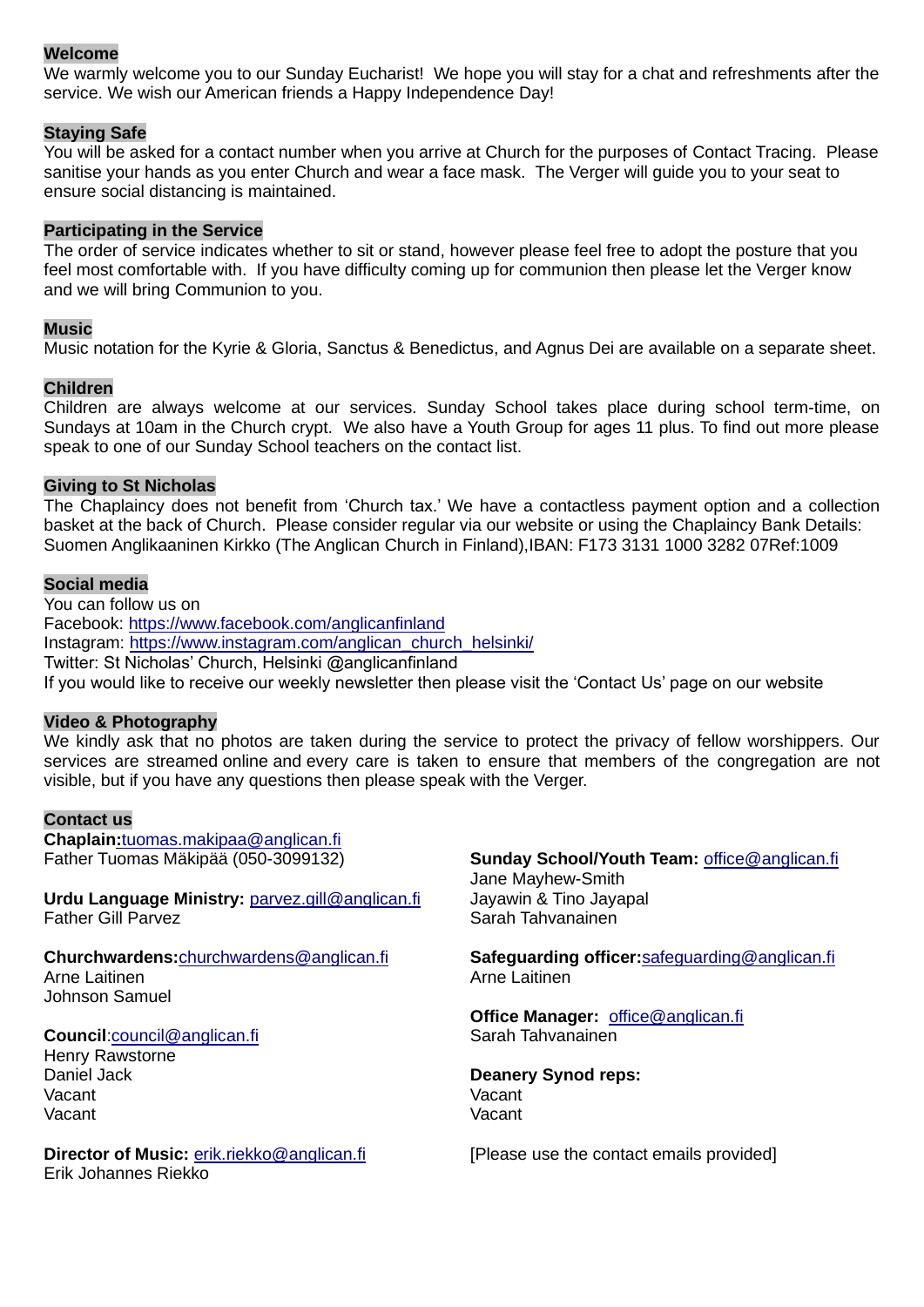*Please stand as the clergy enter*

Clothe yourselves with the new self, created according to the likeness of God in true righteousness and holiness. *(Ephesians 4.24)*

Let us proceed in peace **In the name of Christ, Amen!**

**Entrance Hymn:** 758, Ye Watchers and Ye holy Ones

In the name of the Father, and of the Son, and of the Holy Spirit. Amen.

# **The Greeting**

The Lord be with you **and also with you.**

*Words of welcome or introduction may be said.*

# **Prayer of Preparation**

**Almighty God, to whom all hearts are open, all desires known, and from whom no secrets are hidden: cleanse the thoughts of our hearts by the inspiration of your Holy Spirit, that we may perfectly love you, and worthily magnify your holy name; through Christ our Lord. Amen.**

# **Prayers of Penitence**

God so loved the world that he gave his only Son Jesus Christ to save us from our sins, to be our advocate in heaven, and to bring us to eternal life. Let us confess our sins in penitence and faith, firmly resolved to keep God's commandments and to live in love and peace with all.

*Silence is kept*

**Almighty God, our heavenly Father, we have sinned against you and against our neighbour in thought and word and deed, through negligence, through weakness,**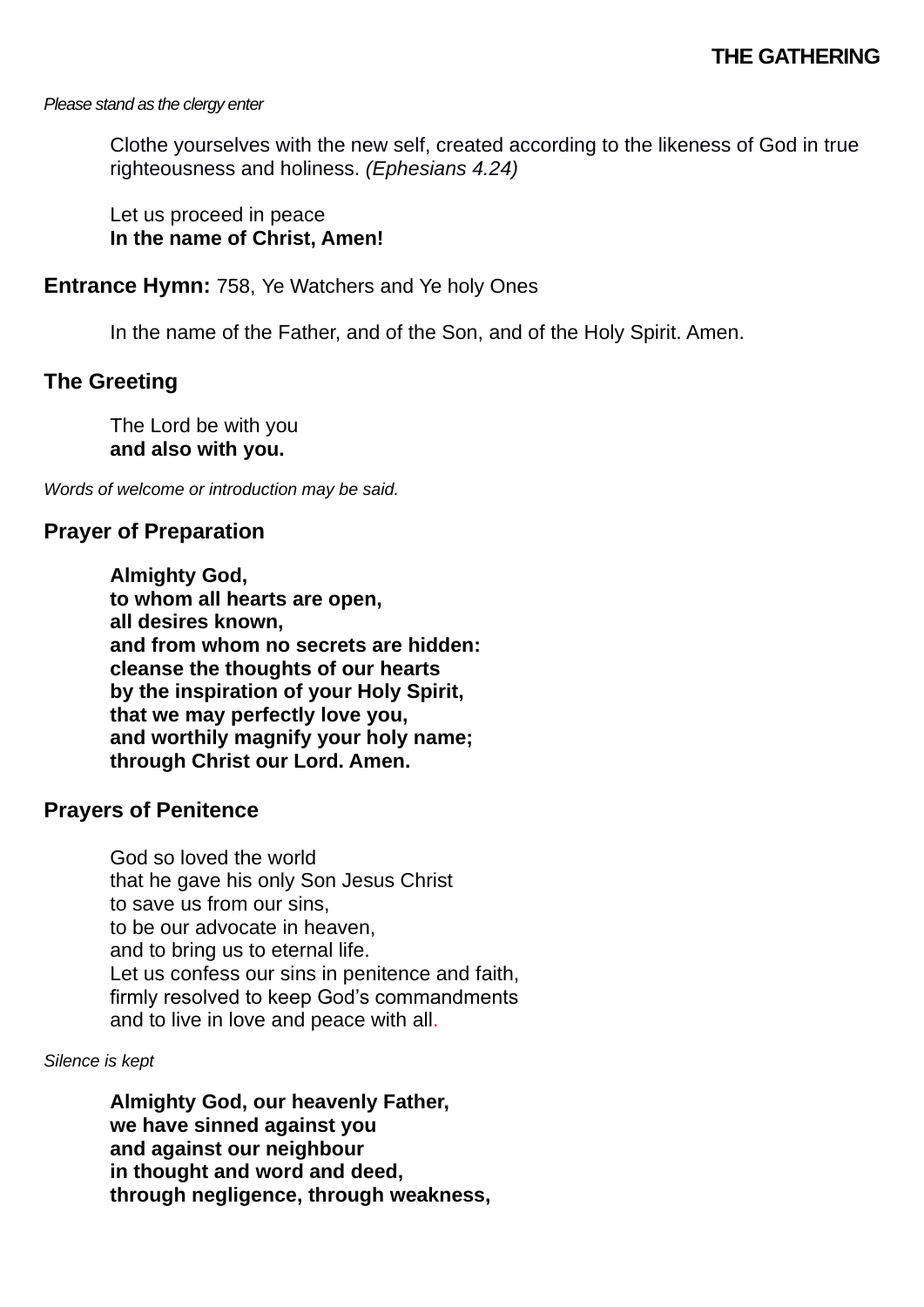**through our own deliberate fault. We are truly sorry and repent of all our sins. For the sake of your Son Jesus Christ, who died for us, forgive us all that is past and grant that we may serve you in newness of life to the glory of your name. Amen.** 

*The President declares absolution.*

Almighty God, who forgives all who truly repent, have mercy upon you, pardon and deliver you from all your sins, confirm and strengthen you in all goodness, and keep you in life eternal; through Jesus Christ our Lord. **Amen.**

### **Kyrie & Gloria** *we sing*

**Lord, have mercy; Lord, have mercy; Lord, have mercy. Christ, have mercy; Christ, have mercy; Christ have mercy. Lord, have mercy; Lord, have mercy; Lord have mercy.**

**Glory to God in the highest, and peace to his people on earth**

**Lord God, heavenly King, almighty God and Father, we worship you, we give you thanks, we praise you for your glory.**

**Lord Jesus Christ, only son of the Father, Lord God, Lamb of God, you take away the sin of the world: have mercy on us; you are seated at the right hand of the Father: receive our prayer.**

**For you alone are the Holy One, you alone are the Lord, you alone are the Most High, Jesus Christ, with the Holy Spirit, in the glory of God the Father. Amen.**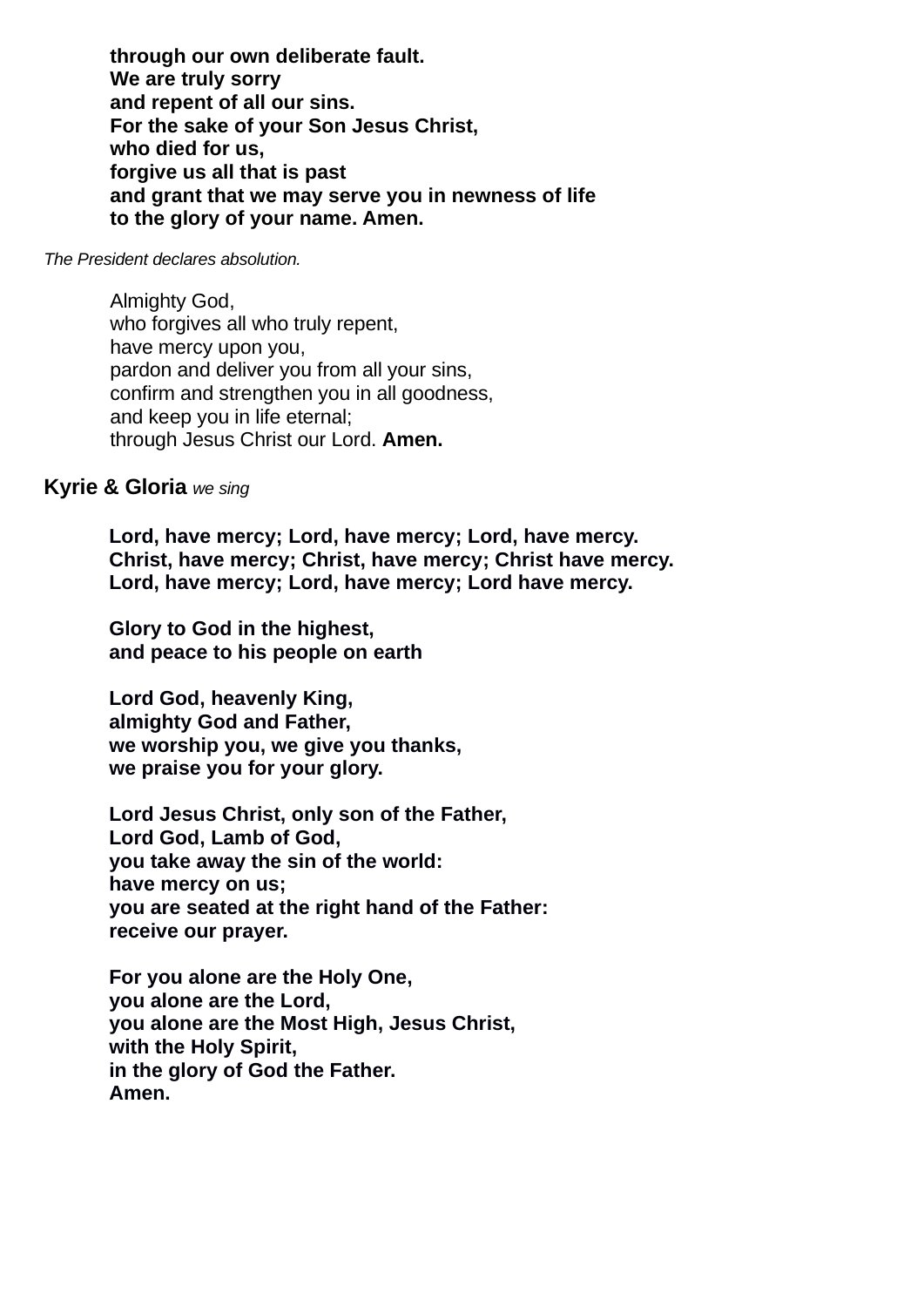# **The Collect** *we remain standing*

*The president introduces a period of silent prayer with the words 'Let us pray' or a more specific bidding.* 

Almighty and everlasting God, by whose Spirit the whole body of the Church is governed and sanctified: hear our prayer which we offer for all your faithful people, that in their vocation and ministry they may serve you in holiness and truth to the glory of your name; through our Lord and Saviour Jesus Christ, who is alive and reigns with you, in the unity of the Holy Spirit, one God, now and for ever. **Amen.** 

# **THE LITURGY OF THE WORD**

# **The First Reading:** Ezekiel 2:1-5. Read by Anja Haltia *we sit*

A reading from the book of the prophet Ezekiel

The heavens were opened, and I saw visions of God. When I saw this, I fell on my face, and I heard the voice of someone speaking. He said to me: O mortal, stand up on your feet, and I will speak with you. And when he spoke to me, a spirit entered into me and set me on my feet; and I heard him speaking to me. He said to me, Mortal, I am sending you to the people of Israel, to a nation of rebels who have rebelled against me; they and their ancestors have transgressed against me to this very day. The descendants are impudent and stubborn. I am sending you to them, and you shall say to them, 'Thus says the Lord GOD.' Whether they hear or refuse to hear (for they are a rebellious house), they shall know that there has been a prophet among them.

This is the word of the Lord. **Thanks be to God.**

# **Responsorial Psalm** *we remain seated*

The refrain  $(+)$  for the psalm is: Our eyes wait upon the Lord our God. **Our eyes wait upon the Lord our God.**

1 To you I lift up my eyes, to you that are enthroned in the heavens. 2 As the eyes of servants look to the hand of their master, or the eyes of a maid to the hand of her mistress,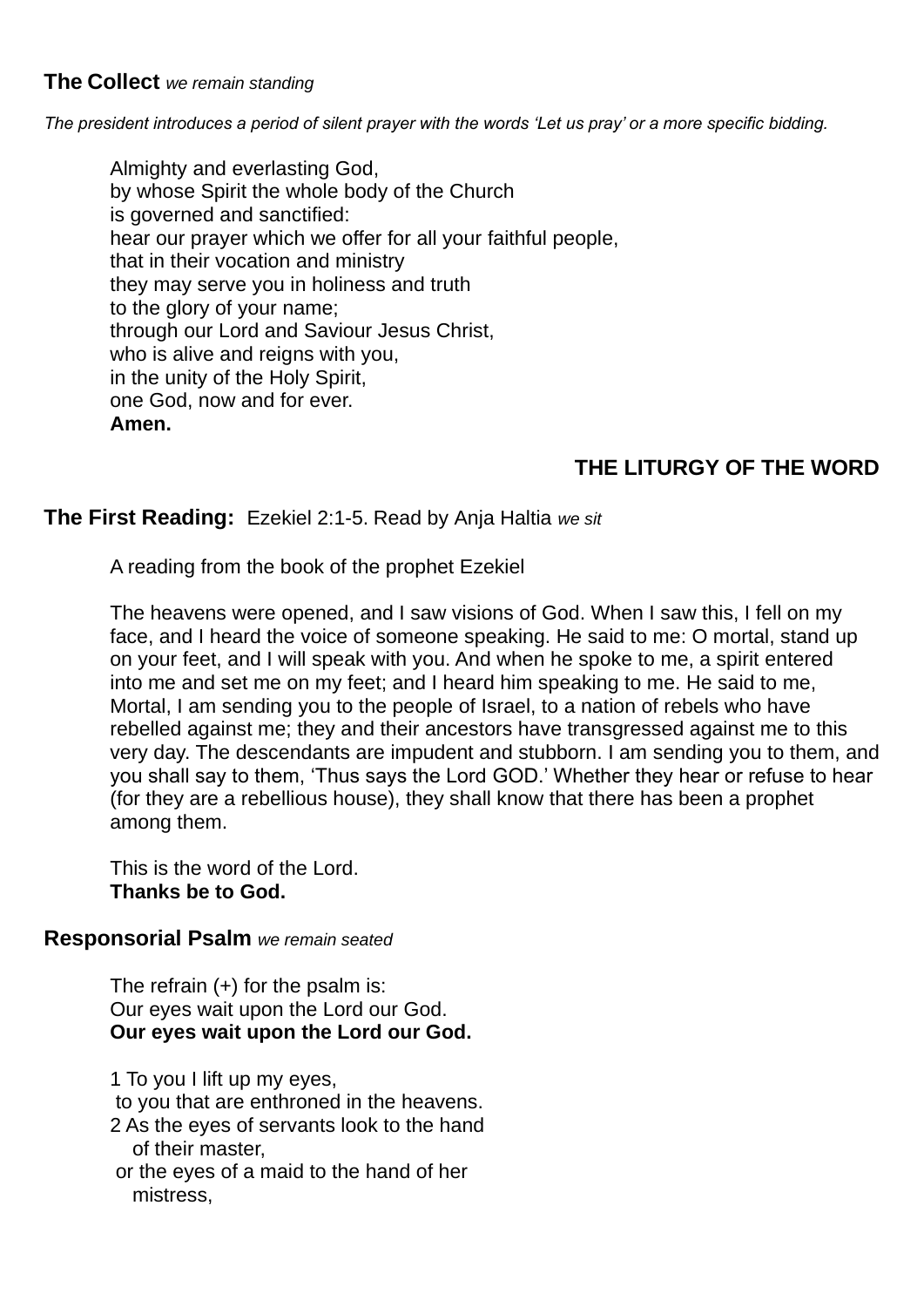3 So our eyes wait upon the Lord our God, until he have mercy upon us. +

- 4 Have mercy upon us, O Lord, have mercy upon us, for we have had more than enough of contempt.
- 5 Our soul has had more than enough of the scorn of the arrogant, and of the contempt of the proud. +

# **The Second Reading:** 2 Corinthians 12.2-10. Read by Sarah Tahvanainen *we sit*

A reading from the second epistle of St Paul to the Corinthians

I know a person in Christ who fourteen years ago was caught up to the third heaven – whether in the body or out of the body I do not know; God knows. And I know that such a person – whether in the body or out of the body I do not know; God knows – was caught up into Paradise and heard things that are not to be told, that no mortal is permitted to repeat. On behalf of such a one I will boast, but on my own behalf I will not boast, except of my weaknesses. But if I wish to boast, I will not be a fool, for I will be speaking the truth. But I refrain from it, so that no one may think better of me than what is seen in me or heard from me, even considering the exceptional character of the revelations. Therefore, to keep me from being too elated, a thorn was given me in the flesh, a messenger of Satan to torment me, to keep me from being too elated. Three times I appealed to the Lord about this, that it would leave me, but he said to me, 'My grace is sufficient for you, for power is made perfect in weakness.' So, I will boast all the more gladly of my weaknesses, so that the power of Christ may dwell in me. Therefore I am content with weaknesses, insults, hardships, persecutions, and calamities for the sake of Christ; for whenever I am weak, then I am strong.

This is the word of the Lord. **Thanks be to God.**

**Gradual Hymn:** 205, Glorious Things of Thee Are Spoken ABBOT'S LEIGH *please stand*

**Gospel Reading:** Mark 5.21-43 *please remain standing*

Alleluia! **Alleluia!** Jesus appointed twelve to be with him and to be sent out to proclaim the message and to have authority to cast out demons. **Alleluia!** *(Mark.3.14-15)*

The Lord be with you **and also with you.** Hear the Gospel of our Lord Jesus Christ according to Mark. **Glory to you, O Lord.**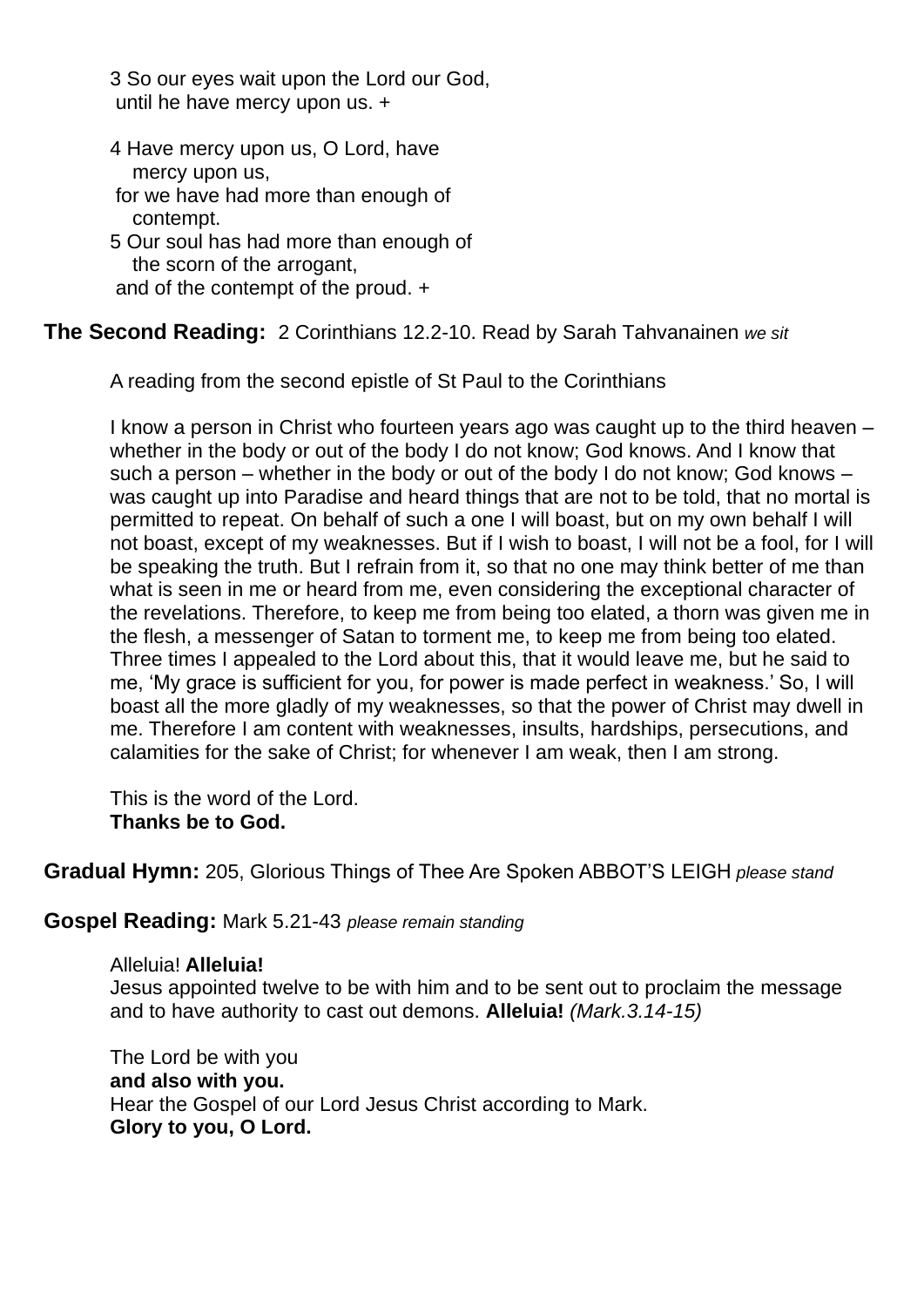Jesus came to his home town, and his disciples followed him. On the sabbath he began to teach in the synagogue, and many who heard him were astounded. They said, 'Where did this man get all this? What is this wisdom that has been given to him? What deeds of power are being done by his hands! Is not this the carpenter, the son of Mary and brother of James and Joses and Judas and Simon, and are not his sisters here with us?' And they took offence at him. Then Jesus said to them, 'Prophets are not without honour, except in their home town, and among their own kin, and in their own house.' And he could do no deed of power there, except that he laid his hands on a few sick people and cured them. And he was amazed at their unbelief.

 Then he went about among the villages teaching. He called the twelve and began to send them out two by two, and gave them authority over the unclean spirits. He ordered them to take nothing for their journey except a staff; no bread, no bag, no money in their belts; but to wear sandals and not to put on two tunics. He said to them, 'Wherever you enter a house, stay there until you leave the place. If any place will not welcome you and they refuse to hear you, as you leave, shake off the dust that is on your feet as a testimony against them.' So they went out and proclaimed that all should repent. They cast out many demons, and anointed with oil many who were sick and cured them.

This is the Gospel of the Lord. **Praise to you, O Christ.**

**Sermon** *please sit*

**The Nicene Creed** *please stand*

**We believe in one God, the Father, the Almighty, maker of heaven and earth, of all that is, seen and unseen.**

**We believe in one Lord, Jesus Christ, the only Son of God, eternally begotten of the Father, God from God, Light from Light, true God from true God, begotten, not made, of one Being with the Father; through him all things were made. For us and for our salvation he came down from heaven, was incarnate from the Holy Spirit and the Virgin Mary and was made man. For our sake he was crucified under Pontius Pilate; he suffered death and was buried. On the third day he rose again in accordance with the Scriptures; he ascended into heaven and is seated at the right hand of the Father.**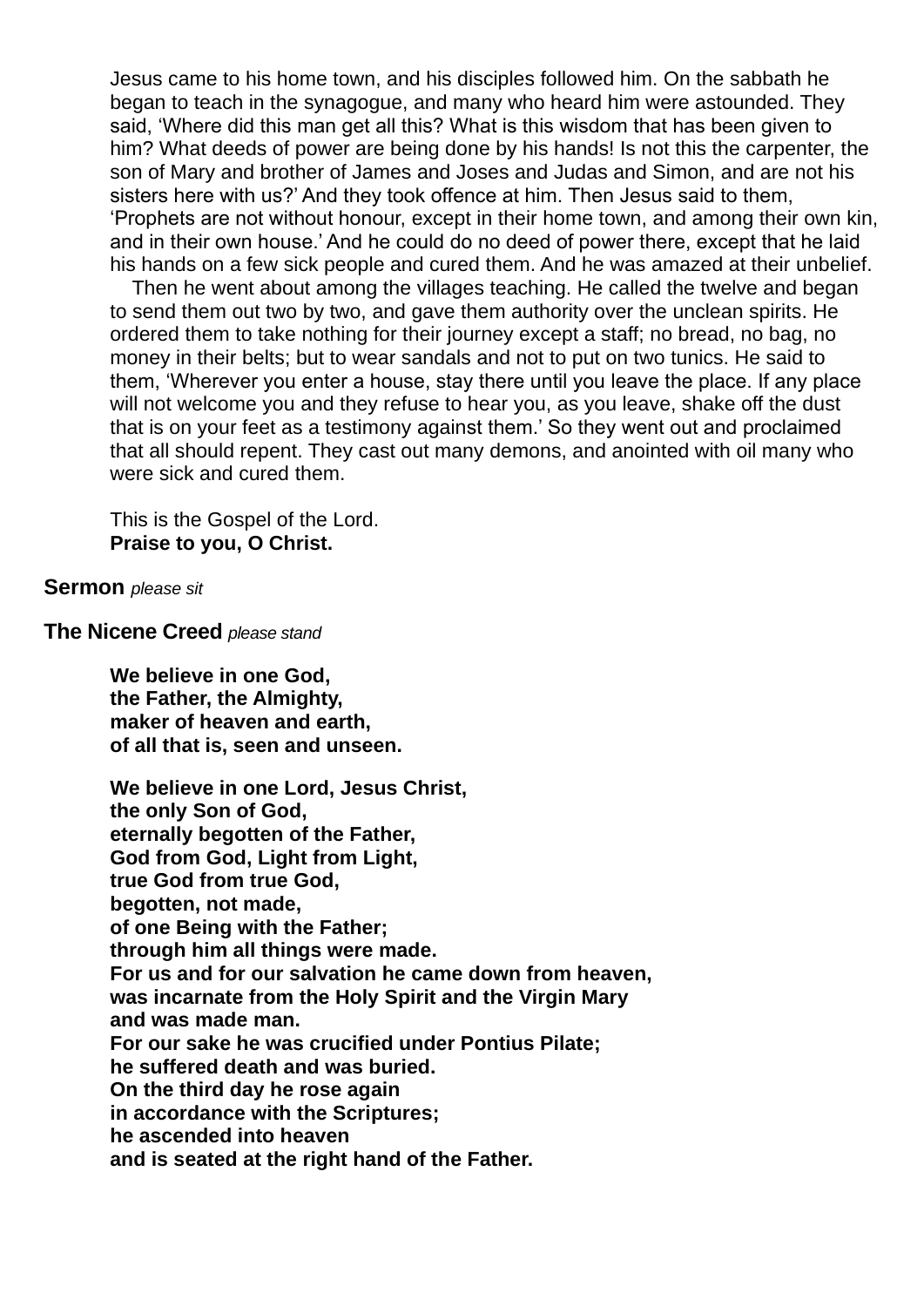**He will come again in glory to judge the living and the dead, and his kingdom will have no end.**

**We believe in the Holy Spirit, the Lord, the giver of life, who proceeds from the Father** *[***a***nd the Son]\****, who with the Father and the Son is worshipped and glorified, who has spoken through the prophets. We believe in one holy catholic and apostolic Church. We acknowledge one baptism for the forgiveness of sins. We look for the resurrection of the dead, and the life of the world to come. Amen.**

*\*For ecumenical reasons, and according to the Anglican – Oriental Orthodox Agreement, Filioque can be omitted.*

#### **Prayers of Intercession** *please sit or stand*

*The response to the petition* Lord, in your mercy *is* **hear our prayer.**

*The prayers conclude:*  Merciful Father, **accept these prayers for the sake of your Son, our Saviour Jesus Christ. Amen.**

# **THE LITURGY OF THE SACRAMENT**

**The Peace** *please stand*

We are the body of Christ. In the one Spirit we were all baptized into one body. Let us then pursue all that makes for peace and builds up our common life.

The peace of the Lord be always with you. **and also with you.**

Let us offer one another a sign of peace. *Please wave or use a 'Namaste' greeting.*

### **Preparation of the Table**

**Offertory Hymn:** 314, Immortal, Invisible, God Only Wise

*If you would like to make a donation to support the continuing mission of the Chaplaincy then please do so after the service as you exit the Church – we have a contactless payment option or offerings can be made in the basket provided. Thank you!*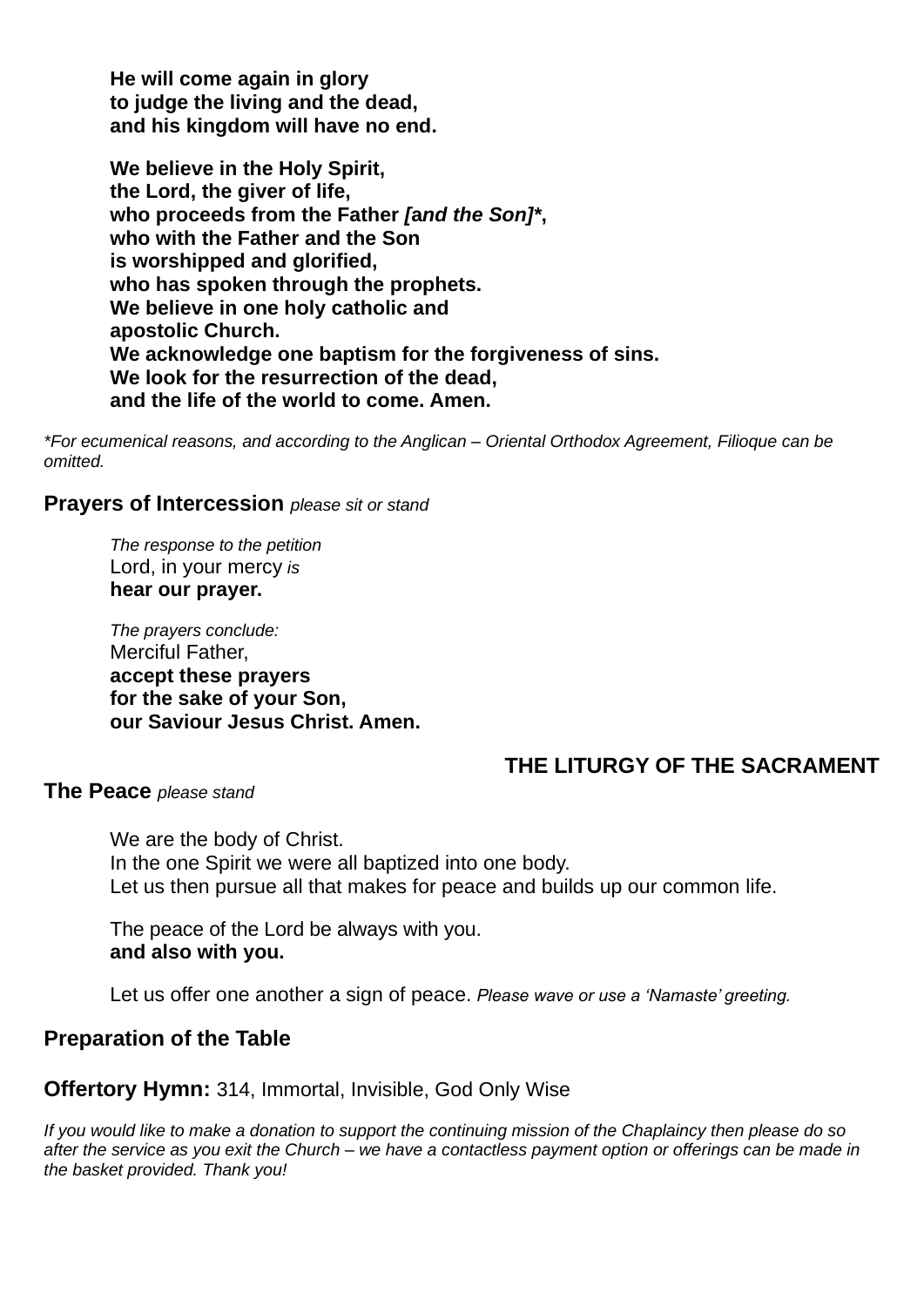*Please sit whilst the table is prepared and bread and wine are placed upon it. One or more of the prayers at the preparation of the table may be said with the following response:*

#### **Blessed be God for ever**

*This, or another suitable prayer may be read:*

Pray, my brothers and sisters, that our sacrifice may be acceptable to God the almighty Father. **May the Lord accept the sacrifice we offer for the praise and glory of his name, for our good, and the good of all his Church.**

#### **The Eucharistic Prayer** *please stand*

The Lord be with you **and also with you**

Lift up your hearts. **We lift them to the Lord.**

Let us give thanks to the Lord our God. **It is right to give thanks and praise.**

It is truly right and just, our duty and our salvation, always and everywhere to give you thanks, holy Father, almighty and eternal God. From sunrise to sunset this day is holy, for Christ has risen from the tomb and scattered the darkness of death with light that will not fade. This day the risen Lord walks with your gathered people, unfolds for us your word, and makes himself known in the breaking of the bread. And though the night will overtake this day you summon us to live in endless light, the never-ceasing sabbath of the Lord. And so, with choirs of angels and with all the heavenly host, we proclaim your glory and join their unending song of praise:

 **Holy, holy, holy Lord, God of power and might, heaven and earth are full of your glory. Hosanna in the highest. Blessed is he who comes in the name of the Lord. Hosanna in the highest.**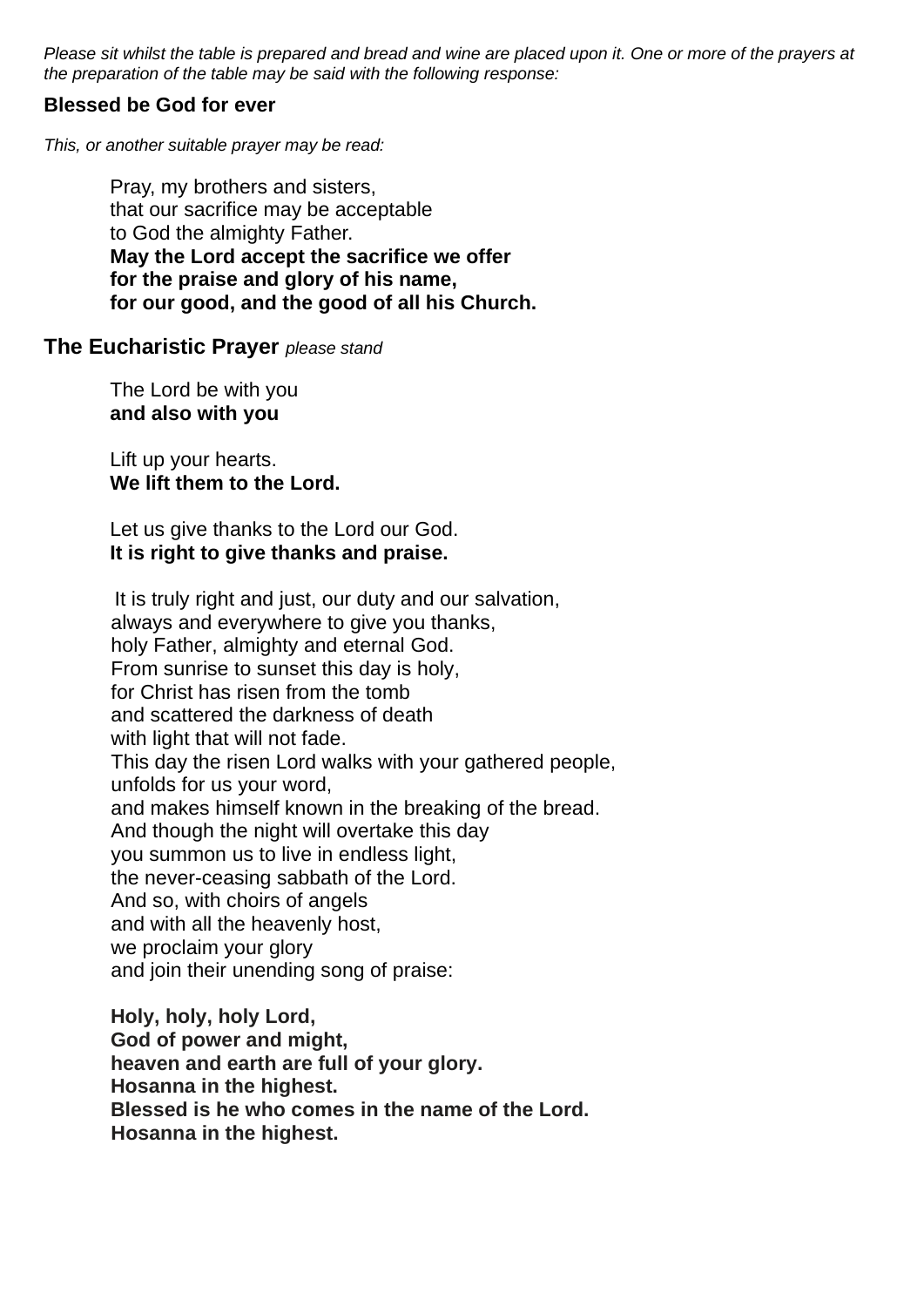Lord, you are holy indeed, the source of all holiness; grant that by the power of your Holy Spirit, and according to your holy will, these gifts of bread and wine may be to us the body and blood of our Lord Jesus Christ;

 who, in the same night that he was betrayed, took bread and gave you thanks; he broke it and gave it to his disciples, saying: Take, eat; this is my body which is given for you; do this in remembrance of me.

 In the same way, after supper he took the cup and gave you thanks; he gave it to them, saying: Drink this, all of you; this is my blood of the new covenant, which is shed for you and for many for the forgiveness of sins. Do this, as often as you drink it, in remembrance of me.

 Great is the mystery of faith: **Christ has died: Christ is risen: Christ will come again.**

 And so, Father, calling to mind his death on the cross, his perfect sacrifice made once for the sins of the whole world; rejoicing in his mighty resurrection and glorious ascension. and looking for his coming in glory, we celebrate this memorial of our redemption. As we offer you this our sacrifice of praise and thanksgiving. we bring before you this bread and this cup and we thank you for counting us worthy to stand in your presence and serve you.

 Send the Holy Spirit on your people and gather into one in your kingdom all who share this one bread and one cup, so that we, in the company of all the saints, may praise and glorify you for ever, through Jesus Christ our Lord;

 by whom, and with whom, and in whom, in the unity of the Holy Spirit, all honour and glory be yours, almighty Father, for ever and ever.

# **Amen.**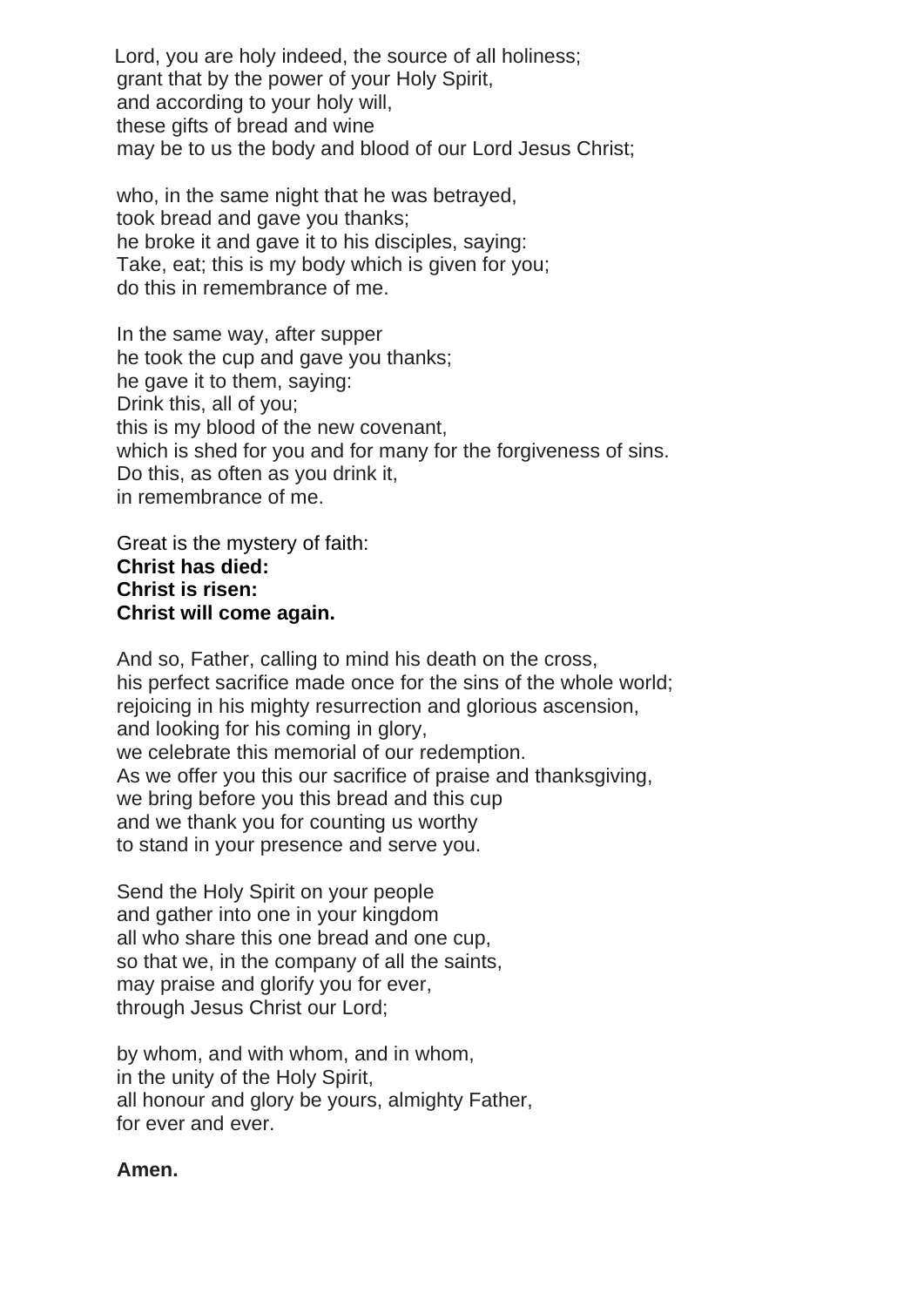# **The Lord's Prayer**

Let us pray with confidence as our Saviour has taught us:

**Our Father, who art in heaven, hallowed be thy name; thy kingdom come; thy will be done; on earth as it is in heaven. Give us this day our daily bread. And forgive us our trespasses, as we forgive those who trespass against us. And lead us not into temptation; but deliver us from evil. For thine is the kingdom, the power and the glory, for ever and ever. Amen.**

We break this bread to share in the body of Christ. **Though we are many, we are one body, because we all share in one bread.**

# **The Breaking of Bread**

We break this bread to share in the body of Christ. **Though we are many, we are one body, because we all share in one bread.**

**The Agnus Dei** *we sing*

**Jesus, Lamb of God: have mercy on us. Jesus, bearer of our sins: have mercy on us. Jesus redeemer of the world: grant us your peace.**

# **Giving of Communion**

*The president says the invitation to communion:*

God's holy gifts for God's holy people. **Jesus Christ is holy, Jesus Christ is Lord, to the glory of God the Father.**

#### **Music During Communion** *the Choir sing or instrumental music is played*

*PLEASE WAIT TO BE INVITED BY THE VERGER TO RECEIVE HOLY COMMUNION.*

*We kindly ask that you extend your hands, with your face covering in place. You may lower or unloop your face mask to consume the consecrated bread and then replace the face mask before moving back to your place in the congregation.*

*The president and people receive communion. The Church of England invites to Holy Communion all baptised persons who are communicant members of other Churches which subscribe to the doctrine of the Holy Trinity, and who are in good standing in their own Church. Those who are prevented by conscience or the rules of their own Churches from receiving the Blessed Sacrament are invited to receive a blessing. Gluten-free bread is available upon request.*